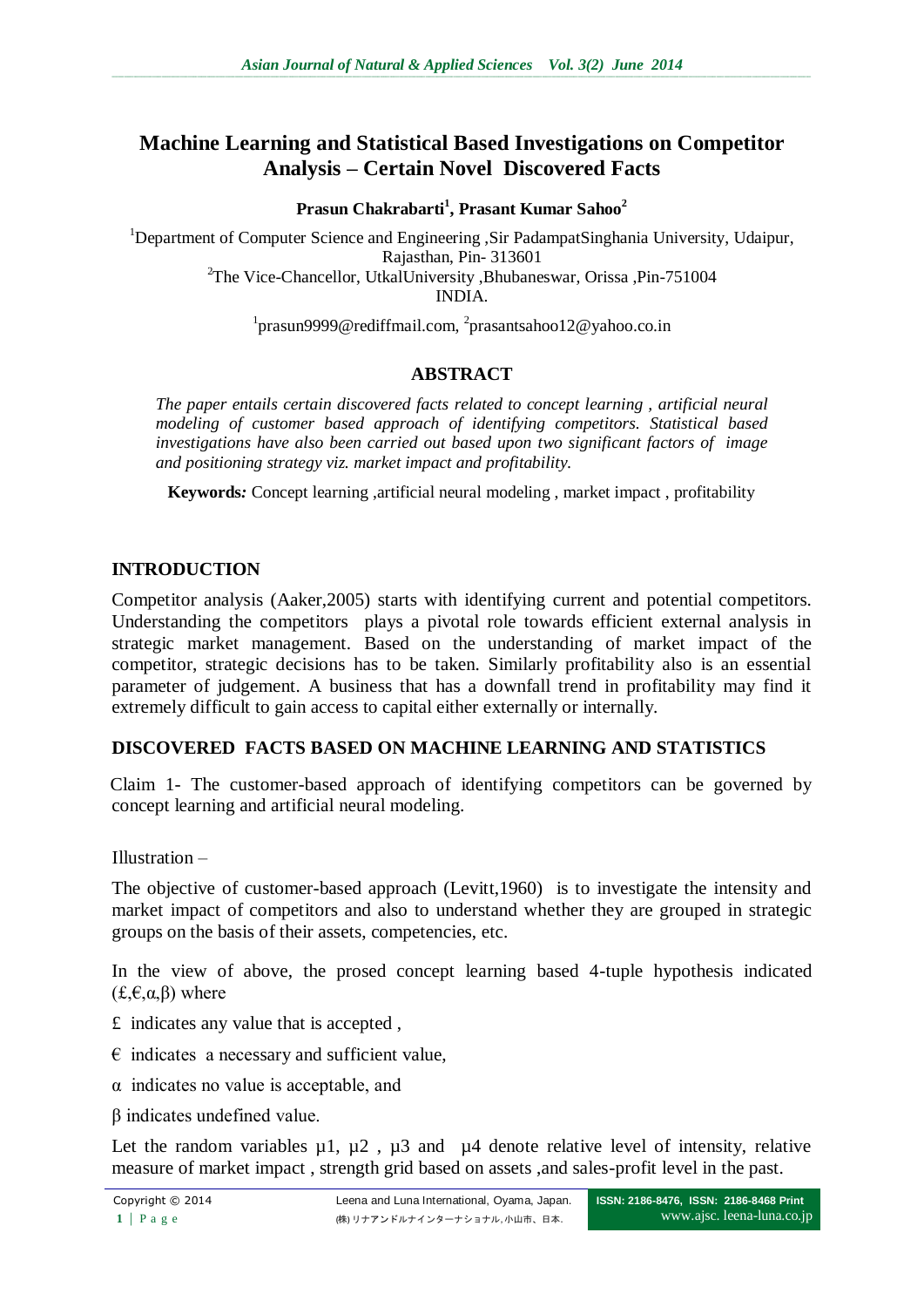Based on the aforesaid variables ,the statistical hypothesis ( Giri and Banerjee ,1999) is to be investigated . Accordingly the variables are to be mapped with the 4-tuple form  $(f, \epsilon, \alpha, \beta)$ .

Let us take a X is a potential competitive entrant. Since no trend analysis is available, the alternate hypothesis leads to be mapped 4-tuple representation ( $\varphi$ ,  $\mu$ 3,  $\varphi$ ,  $(\mu$ 1,  $\mu$ 2,  $\mu$ 4)) where *φ* indicates null attribute.

Based on the statistical assertion, the concept learning based mapped representation is as follows–

 $(\varphi, (\mu 3, \mu 4), (\mu 1, \mu 2), \varphi)$  if X is less intense competitor and

 $((\mu 1, \mu 2), (\mu 3, \mu 4), \varphi, \varphi)$  if X is more intense competitor.

We propose artificial neural based model ( Mitchell, 1997) based on the input parameters (quantified value in 1-point scale as per hypothesis ) related to competitor analysis.

Let x1 : level of commitment of competitor

x2 : cost structure of competitor

- x3 : effective image and positioning strategy of competitor
- x4 : market growth rate of competitor
- x5 : estimate of strength of competitor
- x6 : strength grid of competitor

The output received by the soma of artificial neuron is

 6 δ = ∑wi \* xi …………………………………………………………...……...…….(1) i=1

where wi is the corresponding weight of the parameter xi.

The bias is the output received by the soma of the artificial neuron of the organization whose competitor analysis is to be examined.

Hence, the actualoutput of the proposed neural model can be represented as the trivalent form

 $(-1,0,+1)$  based on the following conditions –

If  $\delta$  >bias, then output is +1 indicating competitor is more intense:

If  $\delta$   $\leq$  bias , then output is -1 indicating competitor is less intense;

If  $\delta$  = bias , then output is -1 indicating competitor is at per level.

Claim 2- Understanding competitors based upon profitability can be governed by exponential growth model.Reduction in tolerance limit in level of growth of sales and market share is a function of level of degrade in vitality of business strategy ,measure of threshold tolerance limit and probabilistic measure of profit.

Illustration –

Increase in profitability on timing basis leads to increase in level to access capital in investment.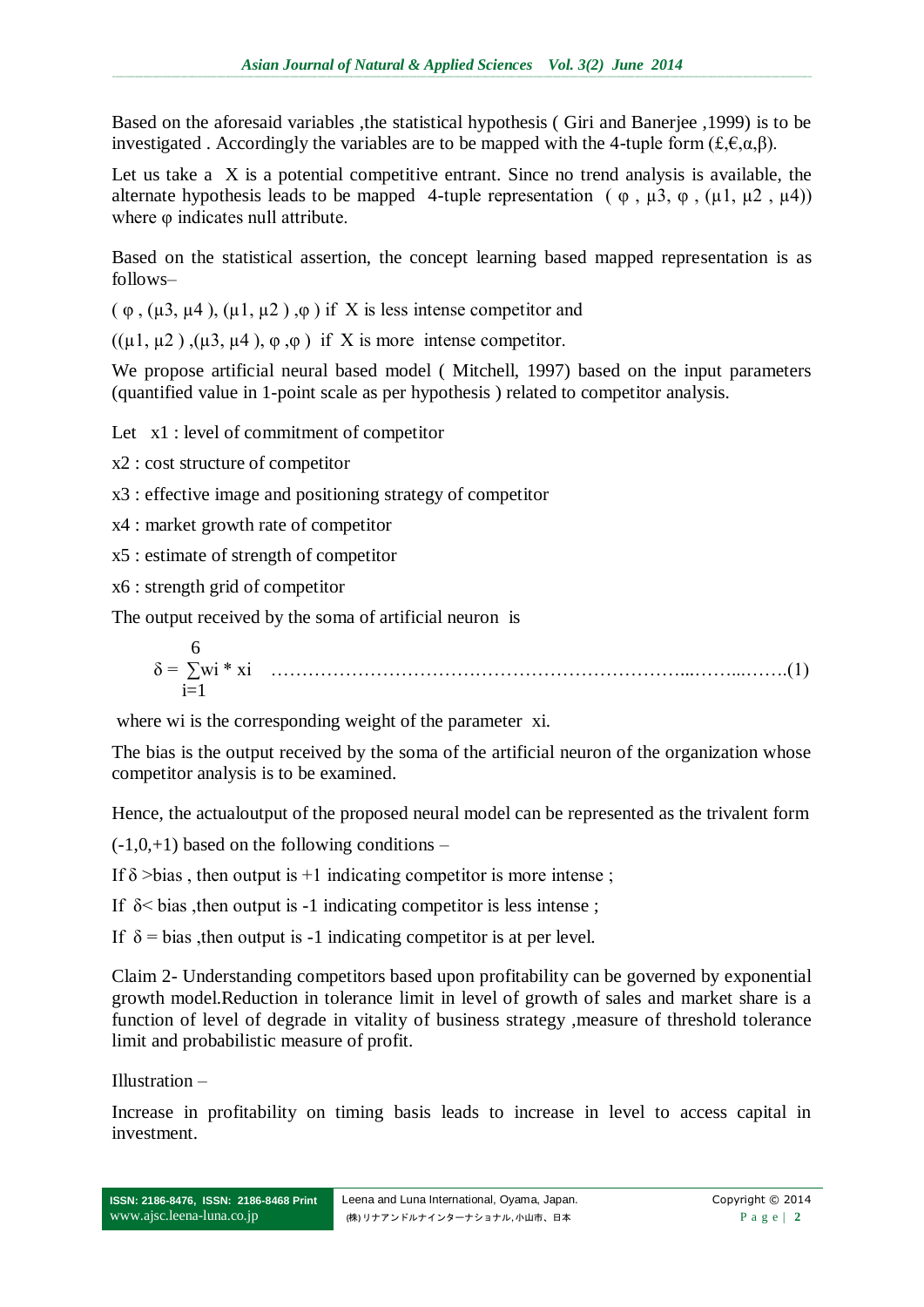The proposed mathematical relation is a follows:

ln ( LP2 / LP1 ) = ( L(C2) – L(C1) ) . x ………………………………..…………………....(2)

where  $L_{P2}$ ,  $L_{P1}$  denote the profitability levels at timing instants t2 and t1 respectively ( t2 > t1),  $L(C2)$ ,  $L(C1)$  be the levels to access capital for investment at timing instants t2 and t1 respectively and x be a parameter such that  $x = 1/T$ , T being a time constant which provides a measure of how rapidly the variable  $L<sub>Pi</sub>$ changes.

Therefore, LP = LP0 . e(L(C)/T) ………………….................................................................(3)

Hence, the Eq(2) signifies the validity of exponential growth pattern.

We further propose

 $RT_E = max ( 0, RT_{(Ti)}) ... ... ... ... ... ... ... ... ... ... ... ... ... ... ... ... ... ... ... ... ... (4)$ 

and

RT(Ti) = ( € .LTN – β ) ……......…………………………………...............................……..(5)

where  $RT_E$  is reduction in tolerance limit in level and growth of sales and market share,  $RT(T_i)$  is reduction measure of tolerance limit,  $\epsilon$  is level of degrade in vitality in business strategy,  $LT<sub>N</sub>$  is measure of threshold tolerance limit

and  $\beta$  is probabilistic measure of profit.

Also,  $\epsilon = (1-\beta)$  and assign  $LT_N = 0.5$  as average fuzzy value (Zadeh, 1965).

Hence when  $\beta \approx 1$ , then  $\epsilon \approx 0$  whereby RT<sub>E</sub> =0. It signifies that tolerance limit LT<sub>N</sub> is maintained corresponding to significant probabilistic measure of profit.

If β  $\approx$  0, then  $\epsilon \approx 1$  whereby RT<sub>E</sub> = RT<sub>(Ti)</sub> = x (say).

Therefore, LT<sup>C</sup> = LTN –x ……………………………………………………………..……(6) where  $LT_C$  = the current tolerance limit.

C. Claim 3 - In case of competitor analysis of image and positioning strategy with respect to the most two significant factors viz. market impact as well as profitability, a future prediction regarding the competitor analysis based on any one of the factors can be realized based upon the past trend analysis of the other .

Illustration –

Let us assume that the observation period of competitor analysis of image and positioning strategy with respect to market impact as well as profitability is of x units and between timing instants t1 and tx.

We propose a bivalent state  $[-1, +1]$  such that  $-1$  indicates the competitor to be less intense or at par level while +1 indicates the competitor to be more intense.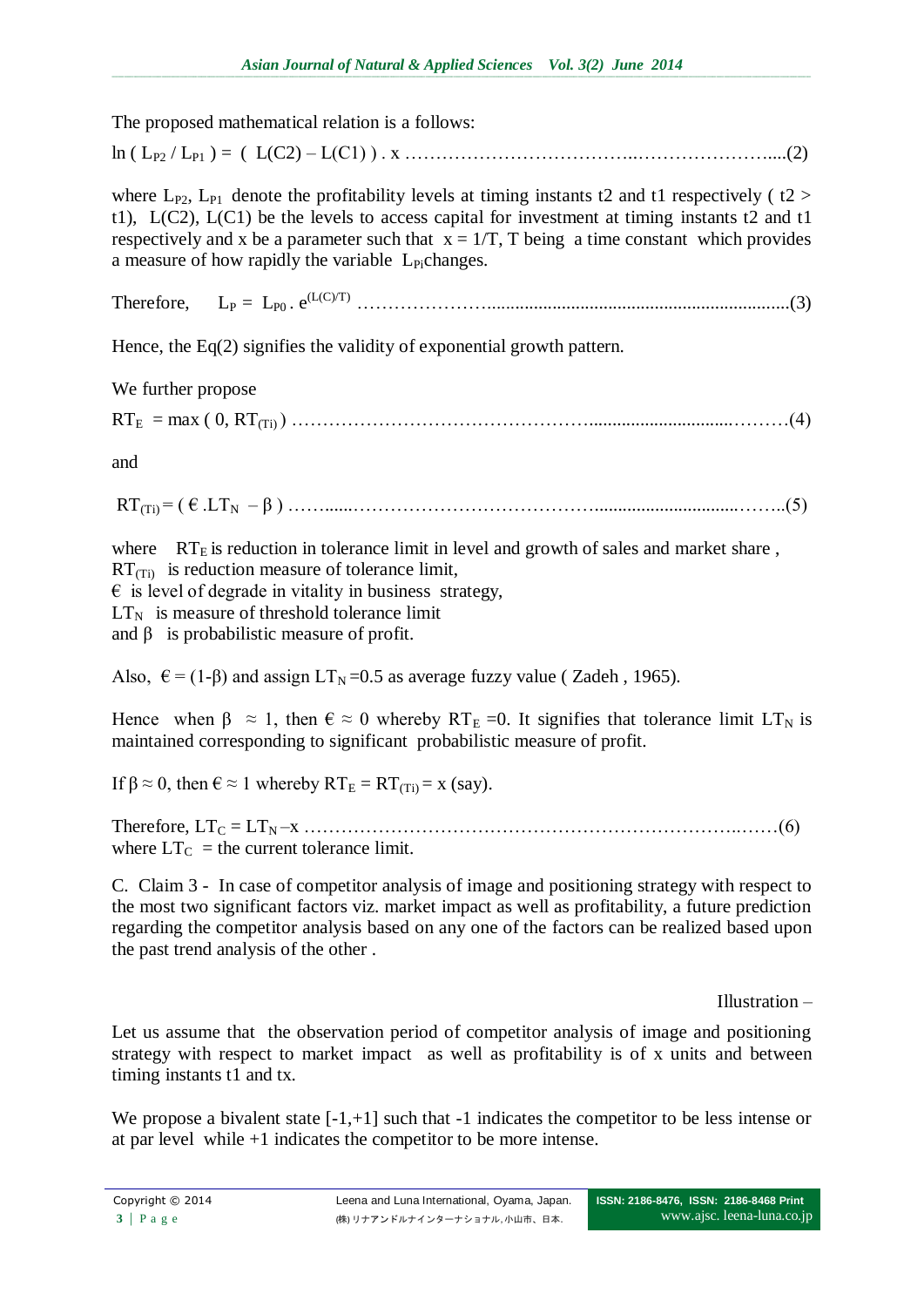In the initial two observation periods , status of each of market impact and profitability has been observed in 4 timing instants. Let  $M_1 = (+1,-1,-1,+1)$ ,  $P_1 = (+1,-1,+1,-1)$ ,  $M_2 = (-1,-1,+1,-1)$  $1,+1,+1$ ),  $P_2=(+1,-1,+1,+1)$ .

We proposeto compute  $M_1^T P_1 + M_2^T P_2$  which is in the form of a 4 x 4 matrix (say S1). This S1 will serve as the need matrix and in the next observation period the following inferences are hereby proposed –

Step 1 – Form a matrix (1 x4) either for market impact or for profitability ( say S2).

Step  $2$  – Compute S2  $*$  S1 and yield a 1 x 4 matrix (say S3).

Step  $3 - Map$  the values of the 4 elements of S3 with that of the bivalent state  $[-1, +1]$  such that a value less than or equal to zero is represented by (-1) while a value more than zero by  $(+1)$ .

Step 4- The resultant mapped 1 x 4 matrix will predict the corresponding predicted status of the associated factor ( either market impact or profitability).

Hence, in case of competitor analysis of image and positioning strategy with respect to the most two significant factors viz. market impact as well as profitability, a future prediction regarding the competitor analysis based on any one of the factors can be realized based upon the past trend analysis of the other .

## **CONCLUSION**

The paper points out the following discovered facts:

- 1. The customer-based approach of identifying competitors can be governed by concept learning and artificial neural modeling.
- 2. Understanding competitors based upon profitability can be governed by exponential growth model. Reduction in tolerance limit in level of growth of sales and market share is a function of level of degrade in vitality of business strategy ,measure of threshold tolerance limit and probabilistic measure of profit.
- 3. In case of competitor analysis of image and positioning strategy with respect to the most two significant factors viz. market impact as well as profitability, a future prediction regarding the competitor analysis based on any one of the factors can be realized based upon the past trend analysis of the other.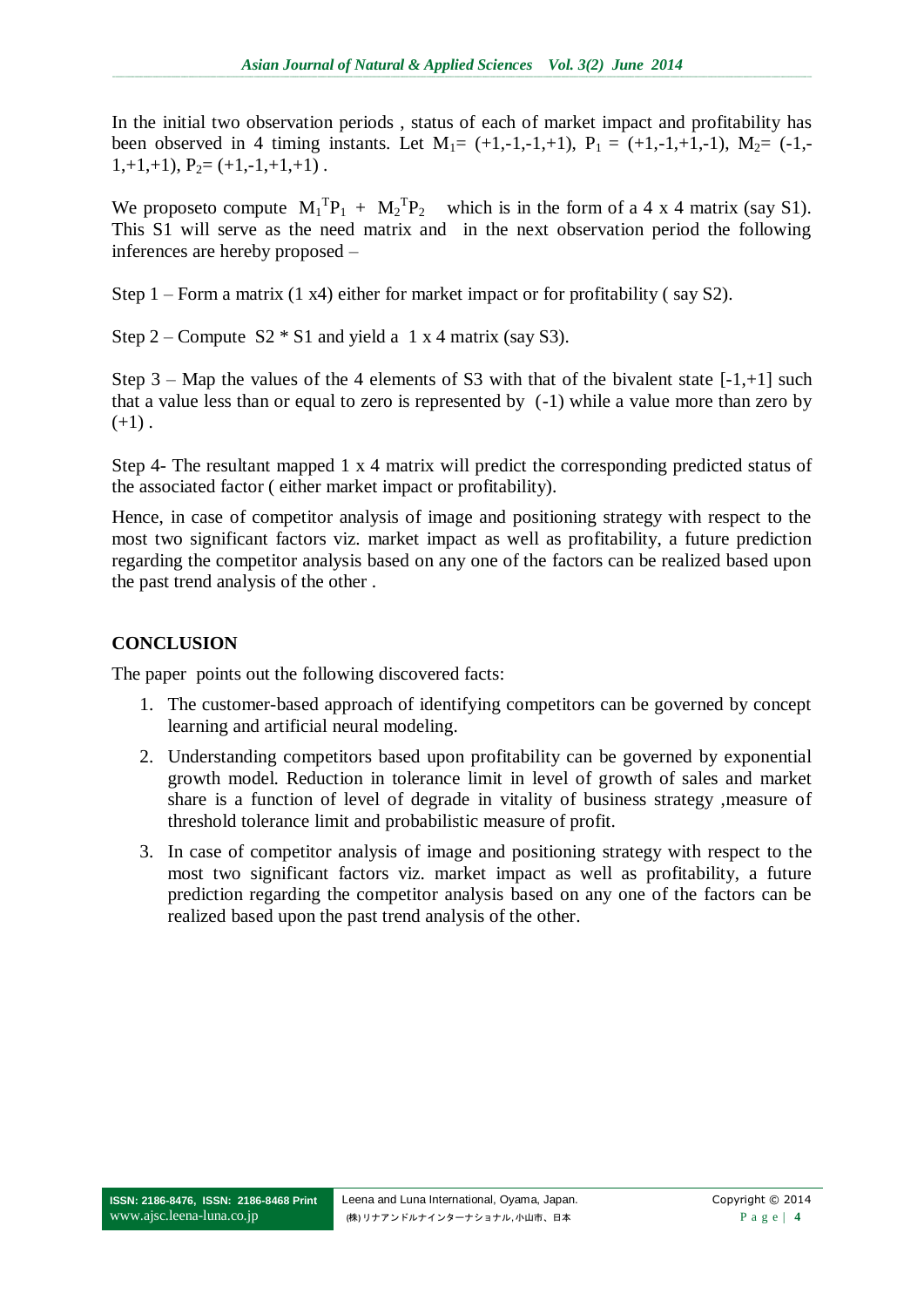### **REFERENCES**

- [1] Aaker, D. A. (2005). *Strategic Market Management.* John Wiley & Sons ,Inc.
- [2] Levitt,T. (1960) "Marketing Myopia" *Harvard Business Review.* July-August ,pp. 45- 56
- [3] Giri, P. K. & Banerjee, J. (1999). *Introduction to Statistics.*Academic Publishers
- [4] Mitchell , T.M. (1997), *Machine Learning ,* Tata McGraw Hill Companies, Inc.
- [5] Zadeh,L.A. (1965) , *Fuzzy Sets, Information and Control ,*Vol.8,pp. 338-353